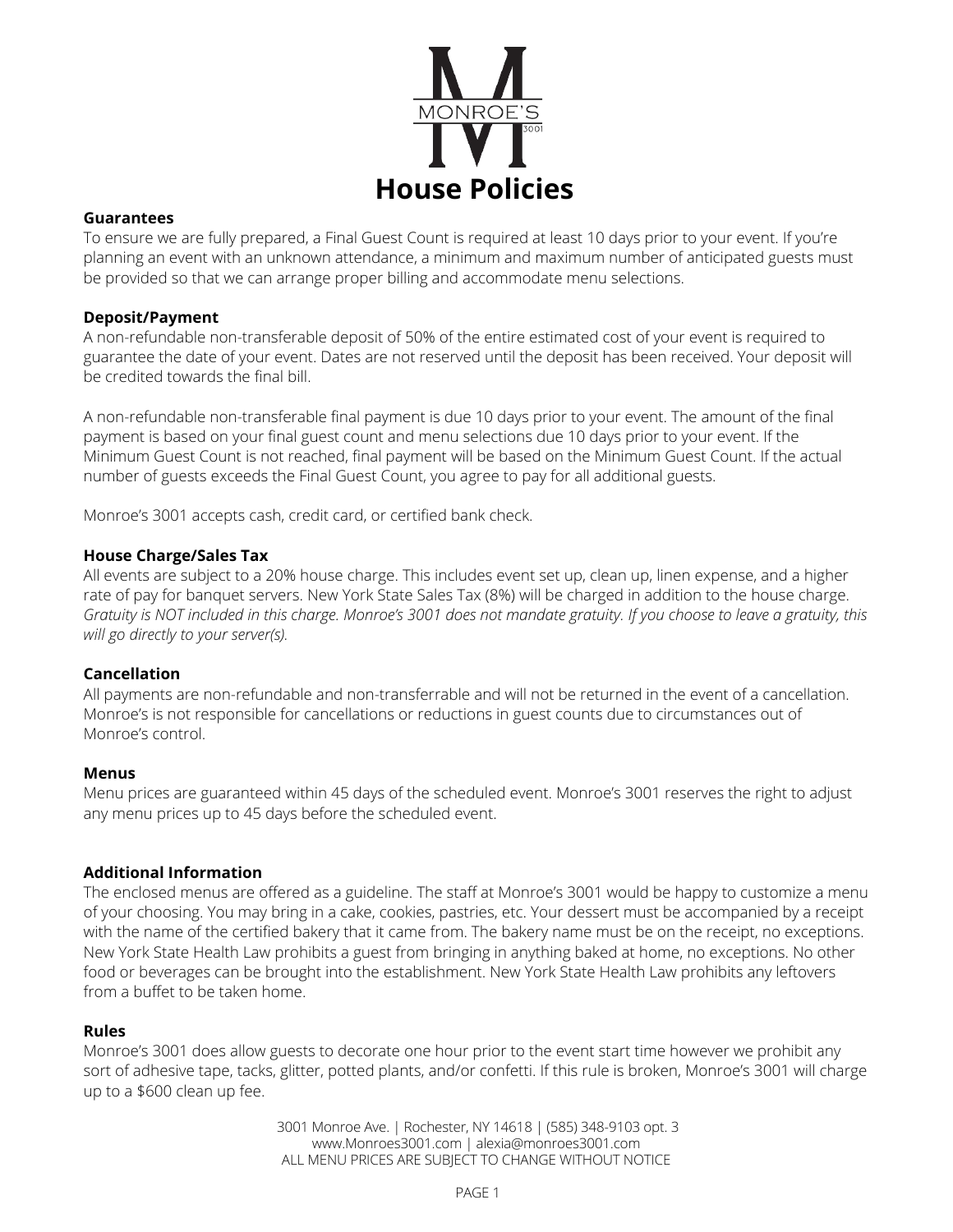# **Hot Hors D'oeuvres**

|                                                                       | 50 pieces    | 100 pieces   |
|-----------------------------------------------------------------------|--------------|--------------|
| Artichoke French                                                      | \$160        | \$310        |
| Asparagus Rolls                                                       | \$160        | \$310        |
| Brie En Croute with Raspberry                                         | \$160        | \$310        |
| Bacon Wrapped Stuffed Jalapeños                                       | \$160        | \$310        |
| Boneless Wings (choice of sauce)                                      | \$130        | \$250        |
| Buffalo Chicken Spring Roll                                           | \$130        | \$250        |
| Chicken French Bites                                                  | \$160        | \$310        |
| Clams Casino                                                          | \$180        | \$350        |
| Coconut Shrimp                                                        | Market Price | Market Price |
| Crab Cakes with Remoulade Sauce                                       | \$160        | \$310        |
| Cuban Rolls                                                           | \$110        | \$210        |
| Eggplant Involtini                                                    | \$160        | \$310        |
| Goat Cheese & Honey Phyllo Triangle                                   | \$110        | \$210        |
| Herb Crusted Lollipop Lamb Chops                                      | Market Price | Market Price |
| Mini Arancini                                                         | \$130        | \$250        |
| Mini Mushroom Truffle Arancini                                        | \$130        | \$250        |
| Mini Roasted Tomato, Basil & Mascarpone Arancini                      | \$130        | \$250        |
| Mini House Made Meatballs with Marinara                               | \$100        | \$190        |
| Mini House Made Meatballs with Vodka                                  | \$110        | \$210        |
| Mini Quiche                                                           | \$160        | \$310        |
| Pigs in a Blanket                                                     | \$130        | \$250        |
| Petite Beef Wellington                                                | \$180        | \$350        |
| Mini Potato Croquettes                                                | \$130        | \$250        |
| Mozzarella Sticks                                                     | \$100        | \$210        |
| Reuben Rolls                                                          | \$110        | \$210        |
| Sausage Rolls                                                         | \$130        | \$250        |
| Scallops Wrapped in Bacon                                             | Market Price | Market Price |
| Shrimp Alexander                                                      | Market Price | Market Price |
| Spanakopita                                                           | \$130        | \$250        |
| Spinach and Artichoke Rolls                                           | \$110        | \$210        |
| Stuffed Mushrooms                                                     | \$170        | \$330        |
| Swedish House Made Meatballs                                          | \$110        | \$210        |
| Thai Spring Rolls                                                     | \$130        | \$250        |
| Walnut Crusted Chicken Bites                                          | \$160        | \$310        |
| Mini Slider Sandwiches (assorted)                                     | \$4 each     | \$4 each     |
| (Hamburger, Cheeseburger, Turkey Bliss, Roast Beef & Cheddar,         |              |              |
| Ham & Swiss, Roasted Vegetable, Buffalo Chicken, or Country<br>Sweet) |              |              |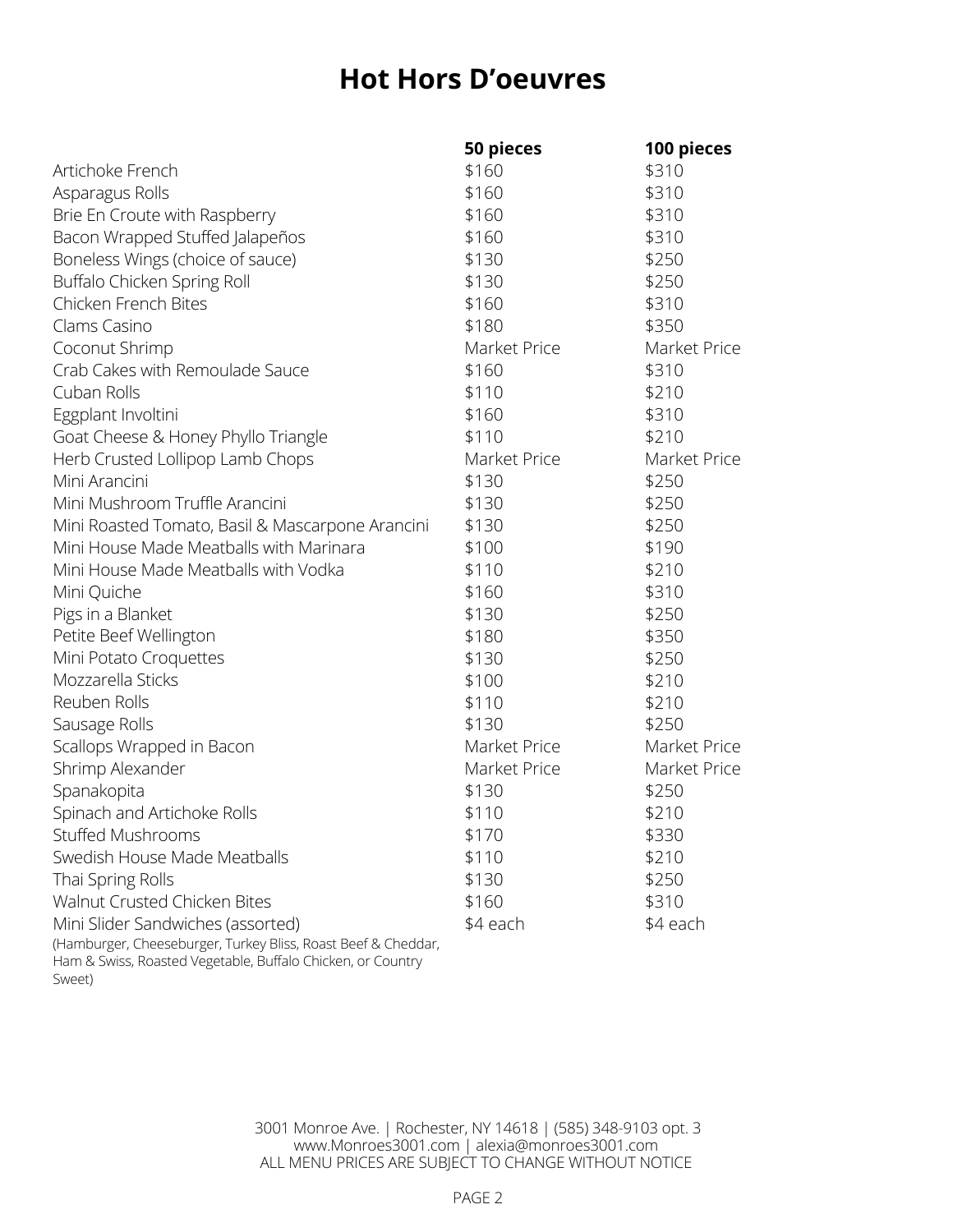# **Cold Hors D'oeuvres**

|                                                   | 50 pieces    | 100 pieces   |
|---------------------------------------------------|--------------|--------------|
| Beef Tenderloin on Toast                          | \$160        | \$310        |
| (with horseradish & caramelized onions)           |              |              |
| Bruschetta (warm or cold)                         | \$110        | \$210        |
| Fig and Mascarpone in Filo Cups                   | \$110        | \$210        |
| Shrimp Cocktail                                   | Market Price | Market Price |
| Deviled Eggs                                      | \$130        | \$250        |
| Smoked Salmon Mousse in Filo Cups                 | \$130        | \$250        |
| Stuffed Dates (with bacon, blue cheese & almonds) | \$150        | \$290        |

|                                          | <b>Per Person</b> |
|------------------------------------------|-------------------|
| Antipasto Display                        | \$8               |
| Cheese & Crackers                        | \$6               |
| Fresh Fruit                              | \$6               |
| Vegetable Crudite                        | \$6               |
| Fresh Mozzarella, Salami, Tomato & Basil | \$7               |

Fresh Mozzarella, Tomato, Basil Kabobs with Balsamic Drizzle (\$5.00 / per kabob)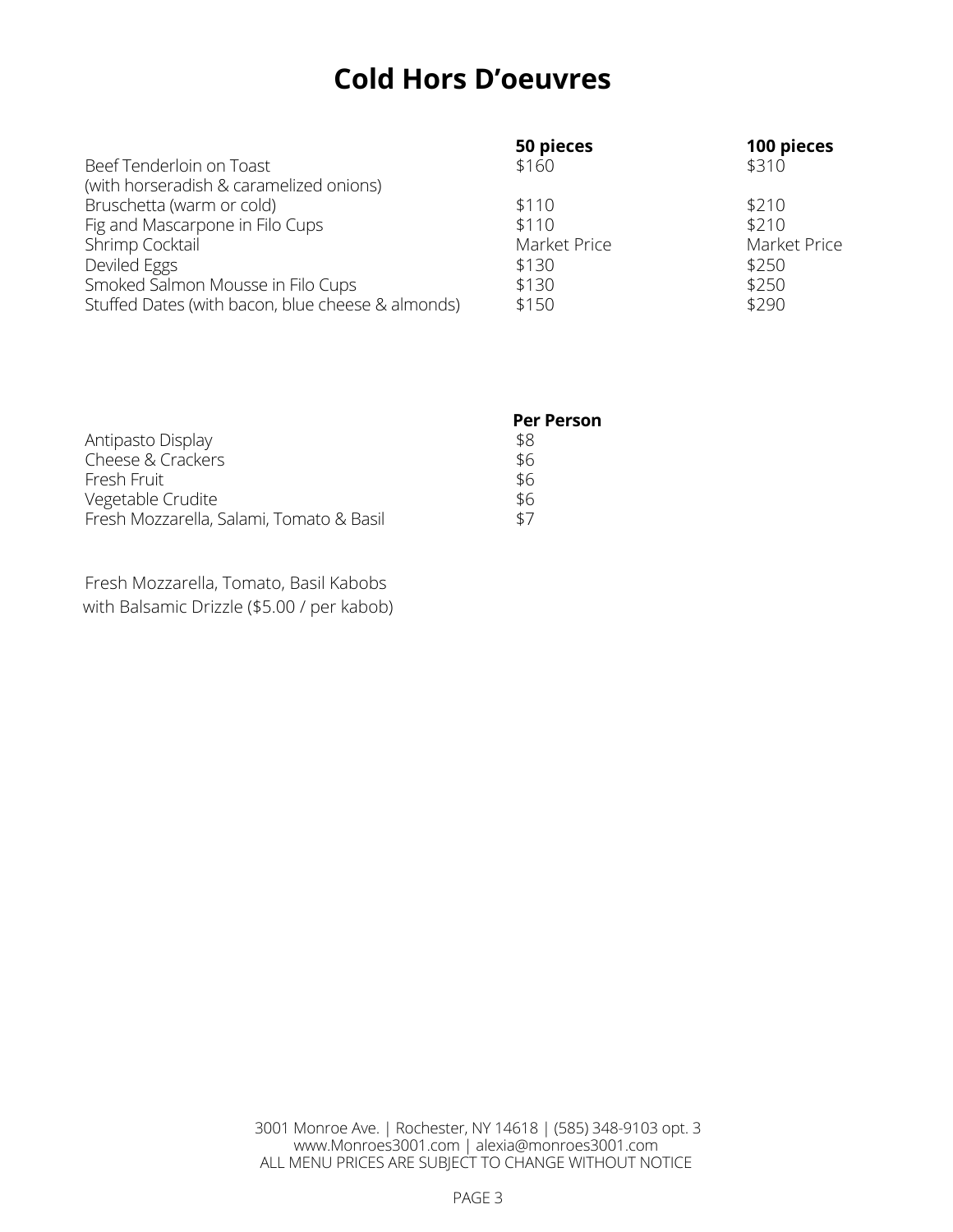# **Formal Dinner Service**

Parties of 20 or more must provide a pre-order as well as place cards for each guest indicating meal choice.

All entrées include your choice of House or Caesar salad and fresh baked rolls Cranberry Blossom Salad (Add \$4.00)

#### **Pasta Entrées**

House Made Gnocchi // 32 With Marinara Sauce // With Vodka Sauce 32

Eggplant Parmesan // 30\* Breaded Eggplant Cutlets Topped with Marinara Sauce and Mozzarella Cheese Served with Angel Hair Pasta

Lobster Mac-n-cheese // 40\* Fresh Lobster in a Four-cheese Sauce Served Over Farfalle Pasta and Finished with White Truffle Oil

#### **Meat Entrées**

Beef Tenderloin // 52\* Add Sautéed Mushrooms 4 Grilled 8 oz. Beef Tenderloin in Red Wine Demi Glaze Served with Katherine's Mashed Potatoes and Chef's Vegetable

Chicken Milanese // 36\* Twin Breaded Italian Herbed Chicken Breasts Served with Katherine's Mashed Potatoes, Arugula Salad and Finished with Lemon Vinaigrette

Walnut Crusted Chicken // 36\* Twin Breaded Chicken Breasts With Sweet Walnut Butter Sauce and Hint of Spice Served with Katherine's Mashed Potatoes and Chef's Vegetable

Chicken French //36 \* Egg Battered Chicken Sautéed in Lemon Butter Sherry Sauce Served Over Angel Hair Pasta and Braised Escarole

U/10 Scallops // 46\* Five Pan Seared Sea Scallops, Creamy Three Cheese Risotto, Chef's Vegetable and Herbed Brown Butter Sauce

Pecan Crusted Salmon // 38\* Atlantic Salmon Encrusted with Pecans and Served with Katherine's Mashed Potatoes and Chef's Vegetable

Veal Parmesan // 40\* // 42 Vodka Sauce Breaded Italian Herbed Veal Cutlet Topped with Marinara Sauce and Mozzarella Cheese Over Angel Hair Pasta

(\*) Made with no Gluten Containing Ingredients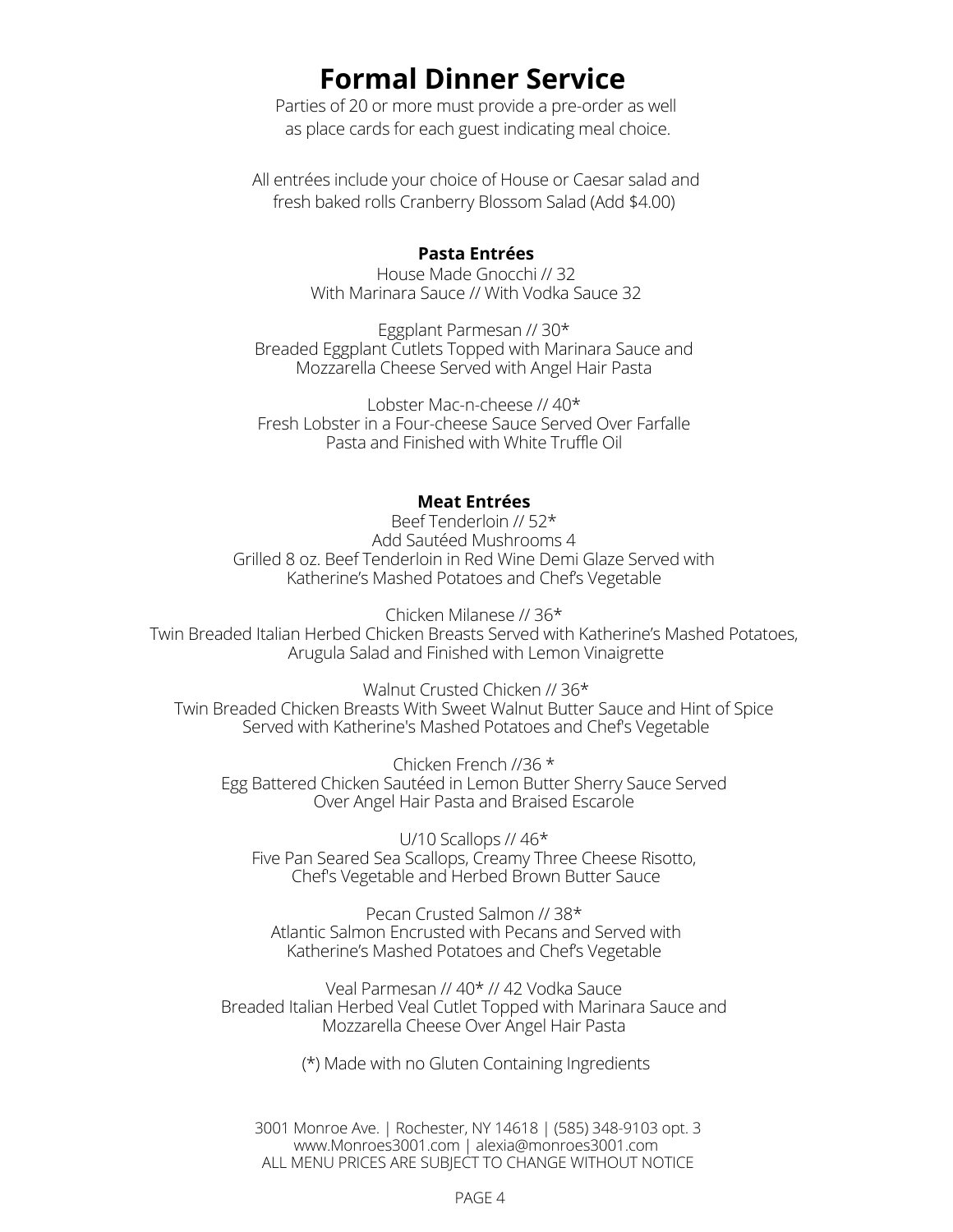**Buffet Menus**

All buffets require a minimum of 20 people Prices listed are per person

**Piccolo Buffet \$28**

Choice of one meat

**Spring House Buffet \$31** Choice of two meats

**Vintage Buffet \$36** Choice of three meats

# **Piccolo, Spring House, and Vintage Buffets include: Coffee & Tea Station Included**

Caesar or House Salad (Cranberry Blossom Salad – Add \$2.00 / per person) Roasted Potatoes (Katherine's Mashed Potatoes – Add \$2.00 / per person) Pasta with Marinara or Vodka Sauce Vegetable Du Jour Fresh Fruit Fresh Rolls & Butter

# **Choices of Meat(s):**

Roasted Turkey, Herb Roasted Lemon Chicken, Chicken French, Chicken Cutlets, Chicken Milanese, Walnut Crusted Chicken, Italian Sausage with Peppers & Onions, Ham, Pork Cutlets, Chicken Parmesan, Eggplant Parmesan, Roast Beef Au Jus, Veal Parmesan (add \$4.00 / per person), or London Broil (add \$3.00 / per person) Chef Carved Meats: Prime Rib (add \$6.00 / per person) or Beef Tenderloin (add \$9.00 / per person)

Assorted Mini Desserts (add \$5.00 / per person)

# **Classico Buffet \$28**

# **Panino Buffet \$26**

# **Magnifico Buffet \$52**

Herb Roasted Lemon Chicken Sausage with Peppers & Onions Penne Marinara Roasted Potatoes Vegetable Du Jour House Salad Rolls & Butter

Assorted Panini Sandwiches Macaroni or Potato Salad Fresh Fruit House, Caesar, or Cranberry Blossom Salad Coffee, Tea & Soda Assorted Mini Desserts

Cheese and Grape Display Artichokes French **Bruschetta** Rolls and Butter House Salad Penne Marinara or Vodka Sauce Chef's Vegetable Katherine's Mashed Potatoes or Roasted Potatoes Eggplant Parmesan Walnut Crusted Chicken or Chicken French Roast Beef Au Jus Assorted Mini Desserts Coffee & Tea Station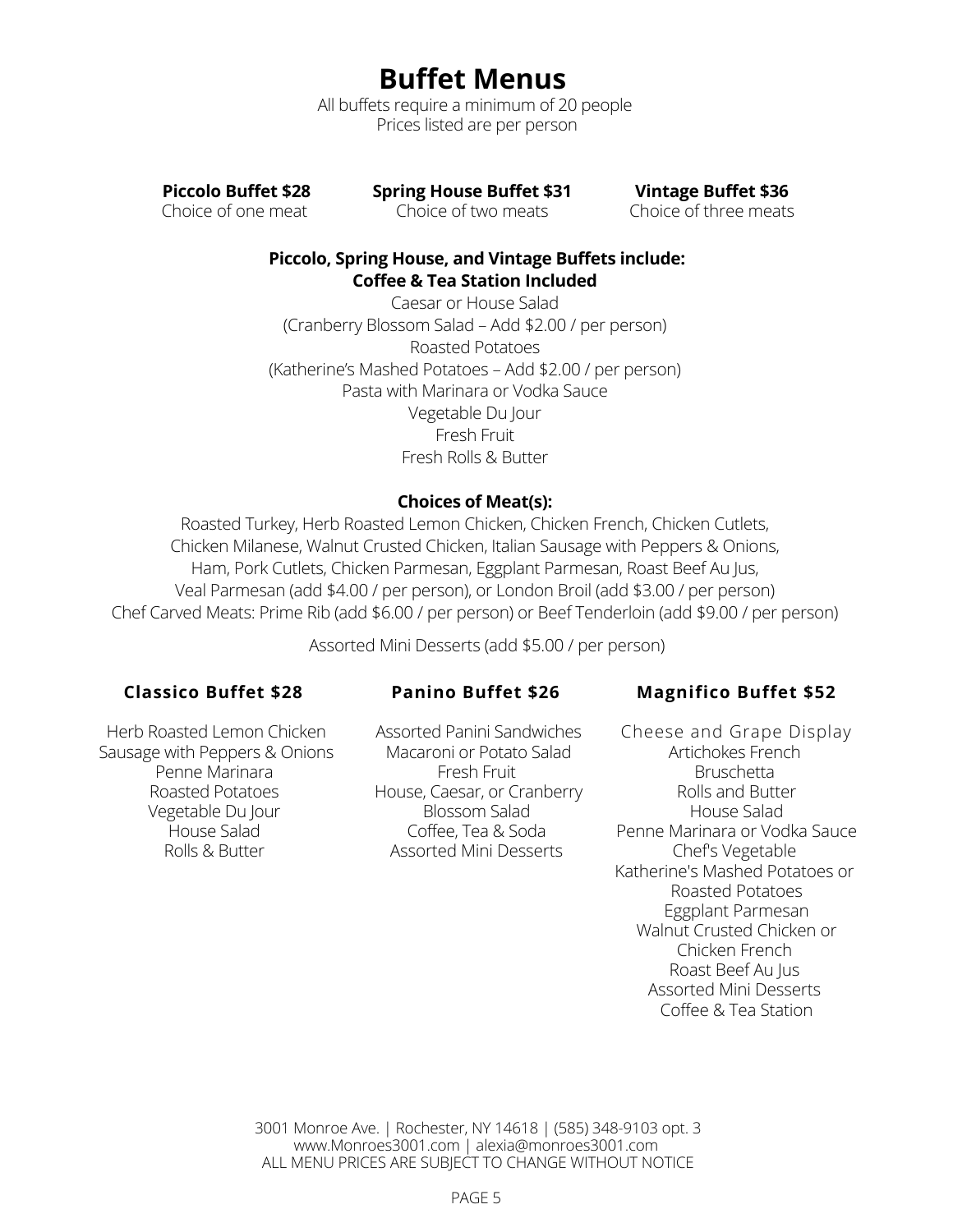# **The Ultimate Buffet**

Requires a minimum of 20 people Prices do not include 8% New York Sales Tax and 20% Service Fee

### **\$70/person**

### **Hors D'oeuvres**

Choice of (2) Hot Hors D'oeuvres Choice of (2) Cold Hors D'oeuvres

## **Main Course**

Rolls & Butter House Salad or Caesar Salad Katherine's Mashed Potatoes or Roasted Potatoes Chef's Vegetable Penne or Gnocchi with Choice of Sauce - Vodka or Marinara Eggplant Parmesan Chicken French, Chicken Milanese, Herb Roasted Lemon Chicken, Chicken Parmesan or Walnut Crusted Chicken Roast Beef Au Jus or London Broil with Mushroom Gravy

#### **Chef Carved Meats:**

**Prime Rib** -add \$7.00 / per person or **Beef Tenderloin** - add \$9.00 / per person

# **Sweet Endings**

Assorted Mini Dessert Display Seasonal Fresh Fruit Coffee & Tea Station

#### **\$80/ Per Person**

To include The Ultimate Buffet Plus 2 Hours of House Wine & Beer

#### **\$90/ Per Person**

To include The Ultimate Buffet Plus 2 Hours Call Level Open Bar

#### **\$105/ Per Person**

To include The Ultimate Buffet Plus 2 Hours Premium Level Open Bar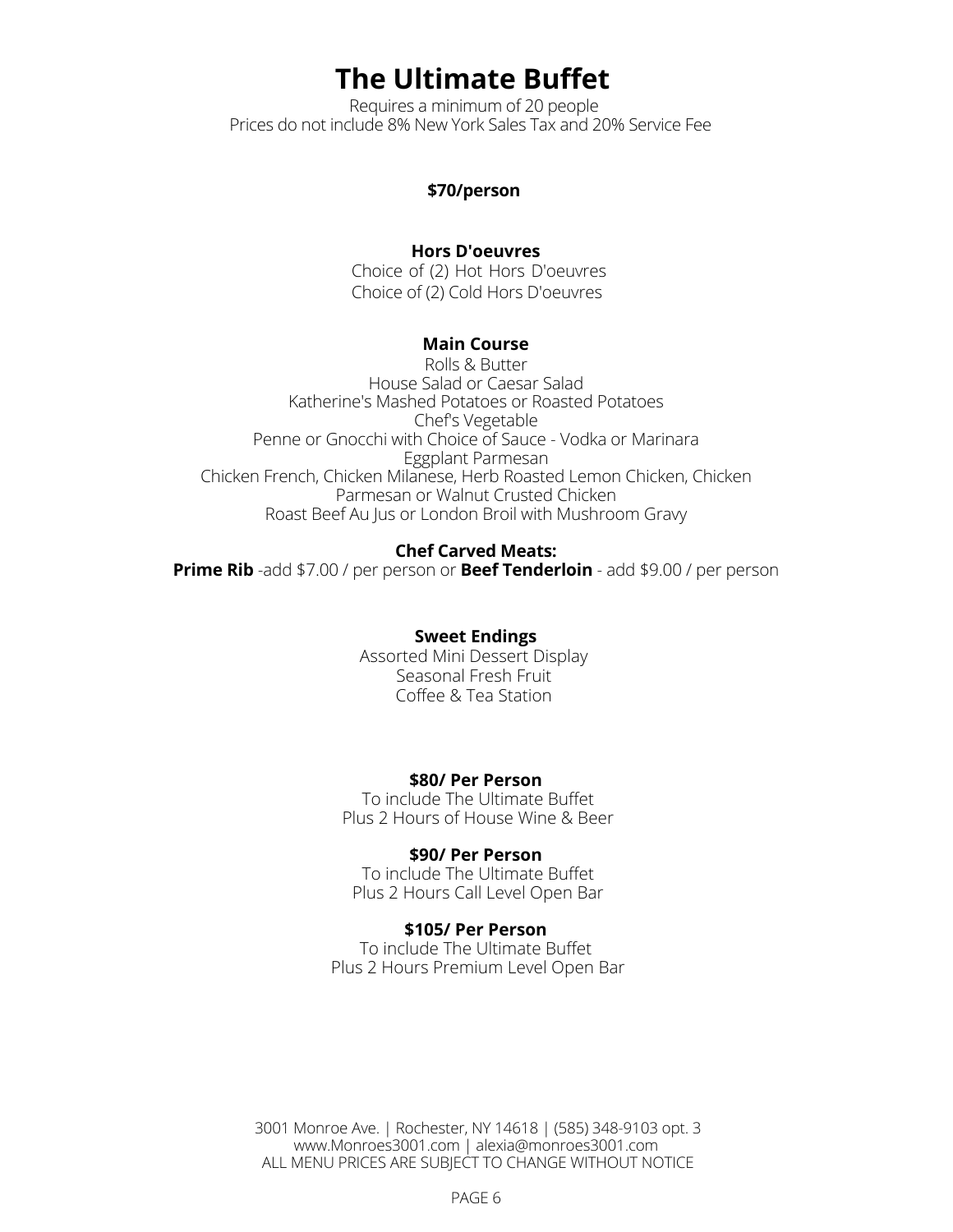# **Monroe's Brunch Buffets**

All Buffets require a minimum of 20 people

# **The Monroe**

\$25.00 / per person

Quiche Roasted Potatoes Stuffed French Toast (served with fresh strawberries) Fresh Fruit Assorted Mini Desserts Coffee, Tea, and Juice

## **The Bo**

\$30.00 / per person

Monte Cristo Sandwiches Roasted Potatoes Fresh Fruit **Choice of French Toast:**

- Cream Cheese Stuffed French Toast (served with fresh strawberries) - Banana Bread Stuffed French Toast (served with chocolate chips & walnuts) - Blueberry Muffin Bake (served with cream cheese icing) Assorted Mini Desserts Coffee, Tea and Juice

## **The Katherine**

\$28.00 / per person

Eggs Benedict or Monte Cristo Sandwiches Roasted Potatoes Stuffed French Toast or Cheese Filled Crepes (served with fresh strawberries) Fresh Fruit Assorted Mini Desserts Coffee, Tea, and Juice

## **The Janice**

\$30.00 / per person

Cheesy Egg Scramble (Choose 2: Cheese Only | Bacon & Swiss | Ham & Cheddar | Sausage, Ham, Onions, Peppers, & Jalapeños) Roasted Potatoes Crepes (Cheese Filled, Strawberry, or Vegetable) Bacon or Sausage Fresh Fruit Assorted Desserts Coffee, Tea, Juice and Soda

#### **The Drew**

(Our wonderful Chef Andrew) \$32.00 / per person

Spinach & Seasonal Berry Salad Mashed Potatoes Chicken Cutlet with Lemon Vinaigrette Asparagus or Broccoli with Garlic Assorted Desserts Coffee, Tea, Juice and Soda

**The Grand**

\$32.00 / per person

Quiche Assorted Panini Sandwiches Roasted Potatoes Fresh Fruit Cranberry Blossom Salad Macaroni, Potato or Pasta Salad Assorted Mini Desserts or Cookie Tray Coffee, Tea, Juice and Soda

## **Additional Brunch packages available on next page.**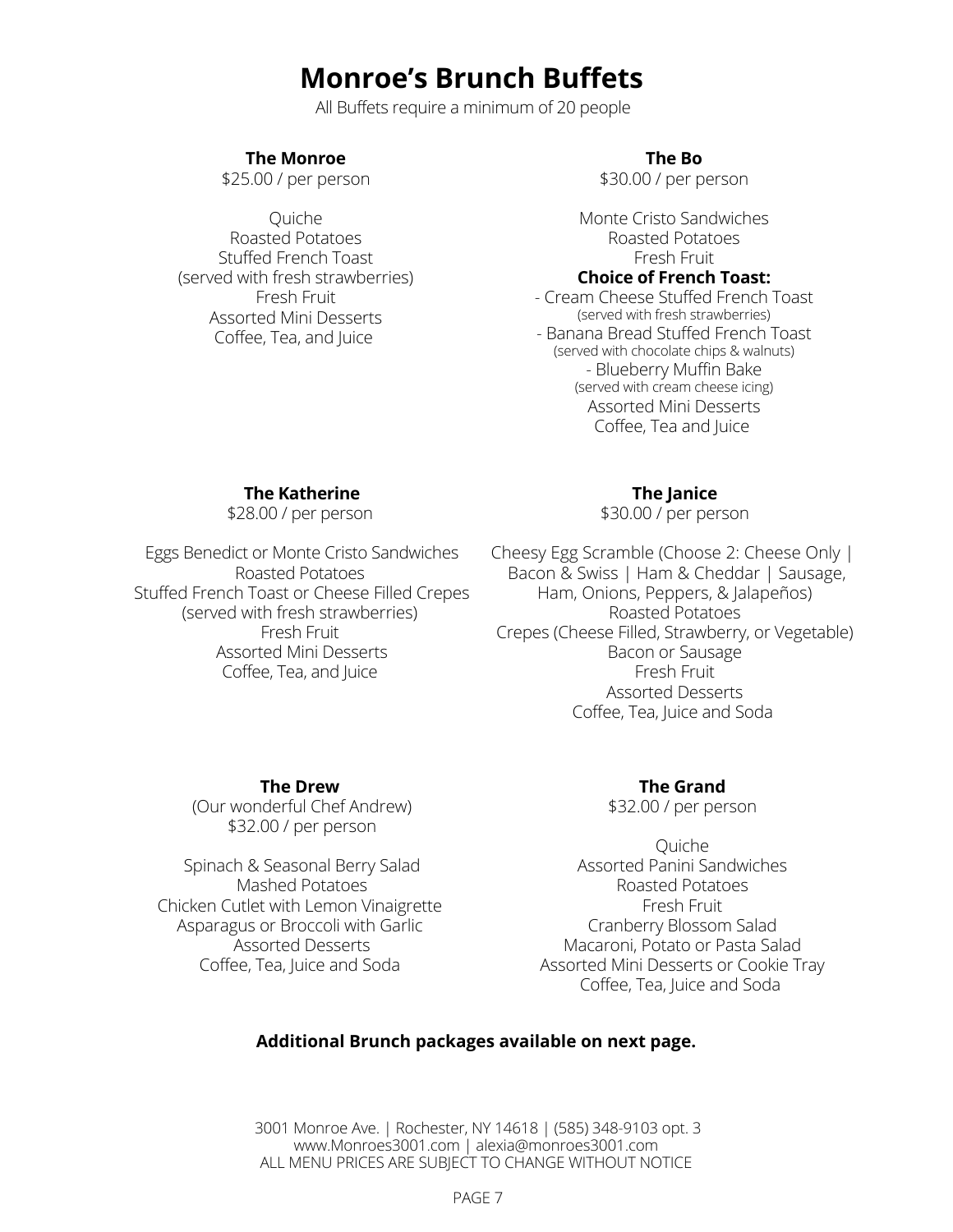# **Monroe's Brunch Buffets**

All Buffets require a minimum of 20 people

# **The Deb's**

\$34.00 / per person

Bagels served with Cream Cheese, Lox, Lettuce, Tomato, Red Onion, Capers, Sliced Radish, Cornichon Pickles, Lemon Cheese Filled Crepes Choose 2 Tea Sandwiches/Sliders: (Tuna, Egg Salad, Turkey Bliss, Roasted Vegetable, Cutlet & Arugula, Chicken Salad, Cucumber & Cream Cheese, Ham & Swiss) Fresh Fruit Assorted Desserts, Scones, Sweet Breads, Croissants Coffee, Tea, Juice and Soda

# **The Kristina**

\$38.00/ per person

French Baked Eggs Croissants Fresh Bagels Served With:

**Choose 3 Whipped Cream Cheese:** Plain, Green Onion/Chive, Smoked Salmon, Cucumber, Strawberry, Honey Walnut, Raspberry, Jalapeno, Cinnamon, Spinach & Artichoke, Crushed Avocado & Feta (\$2.00 / per person) **Choose 2 Proteins:** Cajun Garlic Shrimp ( \$5.00 / per person), Butter Poached Lobster (\$8.00 / per person), Lox, Tenderloin (\$2.00 / per person), Lemon Garlic Chicken, Turkey, Thin Sliced Ham **Choose 6 Vegetables:** Arugula, Spinach, Beets, Heirloom Tomato, Carrot Ribbons, Capers, Red Onion, Avocado, Cucumbers **Choose 2 Cheeses:** Feta, Gorgonzola, Brie, Goat Cheese **Choose 1 Fruit:** Apple, Seasonal Berries, Pears, Fresh Figs (Seasonal) **Sauces:** Fig reduction, Balsamic Glaze, Horseradish **Choose 1 Salad:** Cranberry Blossom, Arugula & Apple, or Beet & Goat cheese Roasted Potatoes Fresh Fruit Assorted Mini Desserts Coffee, Tea, Soda Endless Mimosa Bar

# **Additional Brunch packages available on next page.**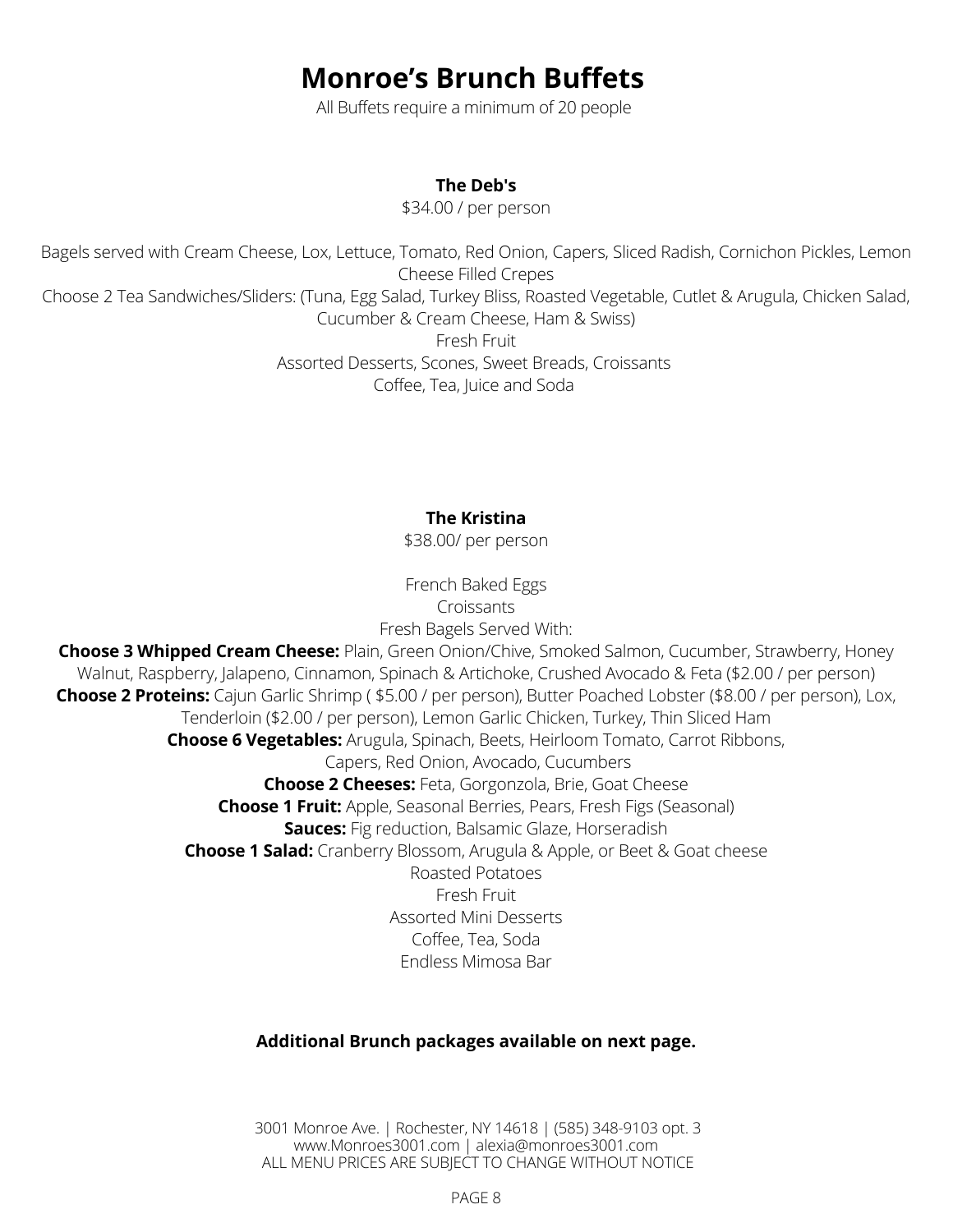# **Monroe's Plated Brunches**

(Parties over 20 must be pre ordered)

## **\$30.00 / per person**

Cheese & Crackers Sliced Fresh Fruit & Stuffed Mushrooms Plated Quiche & Salad Choose A Quiche: Lorraine, Broccoli Cheddar, Tomato Feta, Asiago Asparagus Choose A Salad: Cranberry Blossom, Caesar, House Assorted Mini Desserts Coffee & Tea

# **\$35.00 / per person**

Cheese & Crackers Sliced Fresh Fruit & Stuffed Mushrooms Choose A Salad: Wedge, Cranberry Blossom, Caesar, House Choose A Protein: Grilled Chicken, Chicken Cutlet, or Salmon Assorted Mini Desserts Coffee & Tea

# **\$38.00 / per person**

Sliced Fresh Fruit & Stuffed Mushrooms Charcuterie Table (Assorted Meats, Cheeses, Nuts, Fruit, Bread, & Crackers) Served with House Salad (Cranberry Blossom Add \$2.00) Choose One: Eggplant Parmesan, Gnocchi, Chicken Milanese, Chicken French, Pecan Salmon, Lobster Mac & Cheese, Shrimp & Broccoli Alfredo (Add \$2.00) Coffee & Tea

# **Brunch add-ons available on next page.**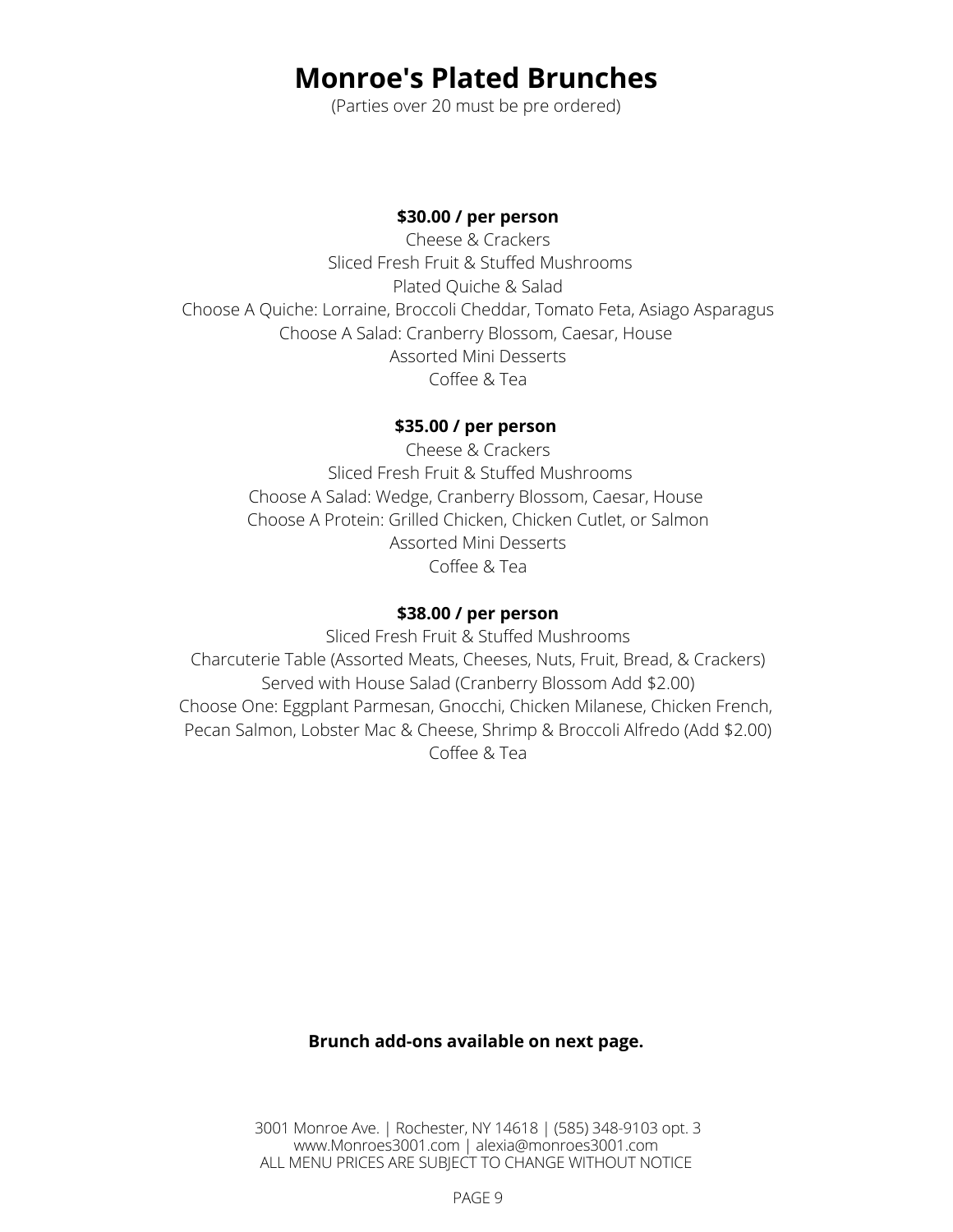# **Monroe's Brunch Add Ons**

**Bacon, Ham or Sausage** \$4.00 / per person **Add 2 Meats** \$6.00 / per person **Scrambled Eggs** \$3.00 / per person

**Mimosa Punch Bowl (Alcoholic)** \$75.00 / bowl **Non Alcoholic Mimosa Punch Bowl** \$50.00 / bowl

**Endless Mimosa & Bloody Mary Bar** \$10.00 / per person **Bloody Mary Bar includes:** Tito's Vodka or Lunazul Tequila, celery sticks, green olives, and mini Gerkin pickles. **Add on Shrimp** \$4.00 / piece **Add on Bacon** \$3.00 / piece **Mimosa Bar includes:** Orange Juice accompanied by fresh seasonal berries and Mionetto Prosecco.

**Seasonal Sangria Bar or Create your own Sangria** \$10.00 / per person

**Non-alcoholic Lemonade Bar** \$5.00 / per person House-made Raspberry, Regular, & Blackberry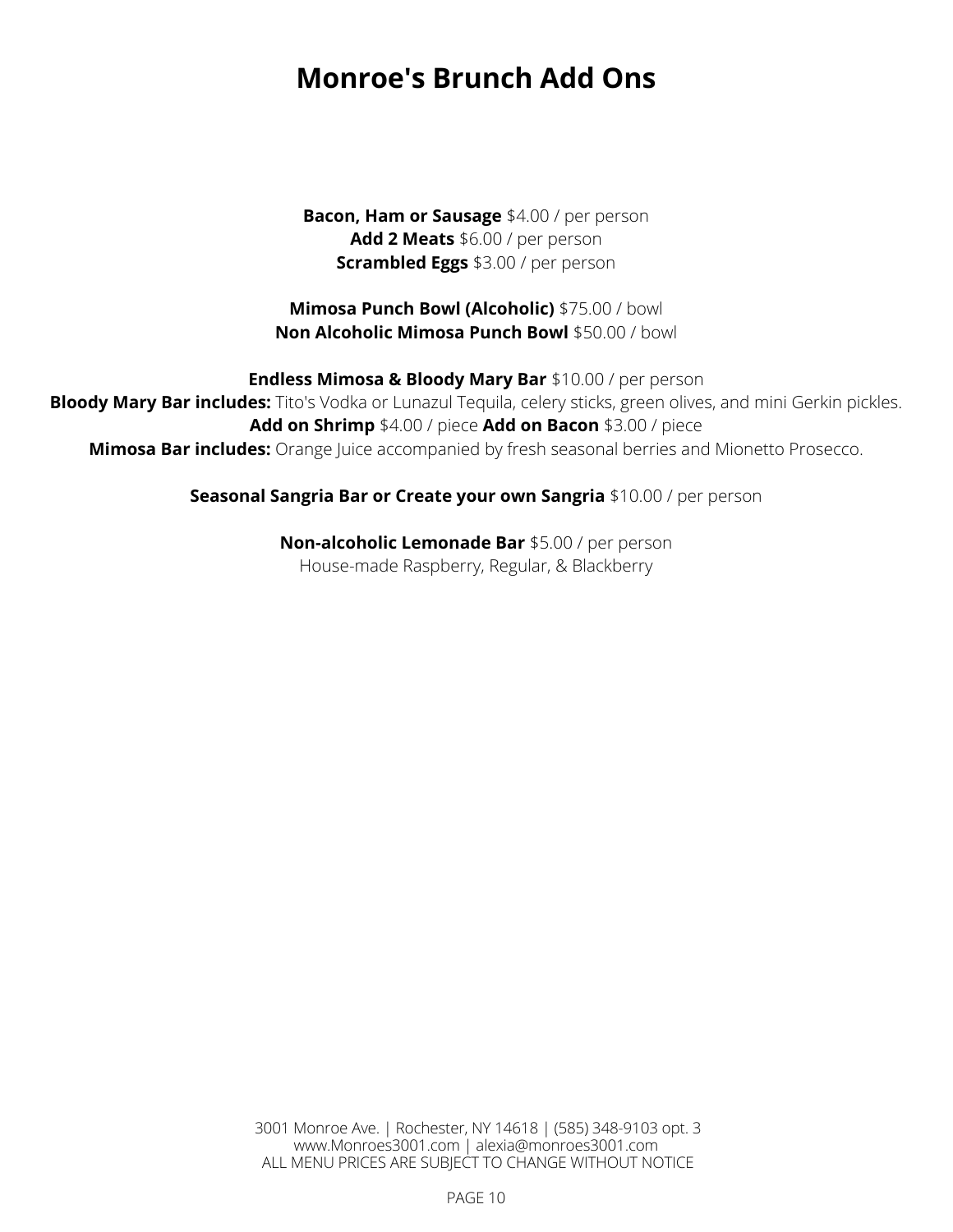# **Pharmaceutical Event Menu**

Prices do not include 8% New York State sales tax and 20% service fee

\$100 / per person

#### **Beverages**

Two glasses of House wine or two beers per person.

#### **Starters**

Choice of: Chicken Pastina or Cream of Tomato Choice of: House, Caesar, Cranberry Blossom, or Petite Wedge Salad

#### **Entrees**

Lobster Tail Dinner 9oz. Lobster Tail Served With Katherine's Mashed Potatoes & Chef's Vegetable

Beef Tenderloin or Delmonico Grilled 8oz. Beef Tenderloin or 14oz. Delmonico Served with Red Wine Demi-glaze, Katherine's Mashed Potatoes & Chef's Vegetable

Pecan Crusted Salmon Atlantic Salmon Topped With House Made Mustard and Encrusted With Pecans Served with Katherine's Mashed Potatoes & Chef's Vegetable

> Lobster Macaroni and Cheese Fresh Lobster in a Four Cheese Sauce Served Over Farfalle Pasta and Finished with White Truffle Oil

Vegetable Verdita Angel Hair, Garlic, Kalamata Olives, Artichoke Hearts, Spinach, Sundried Tomatoes and Feta Cheese Finished with White Wine Herb Butter Sauce

House Made Gnocchi Fresh Ricotta Cheese Gnocchi With Choice of Marinara Sauce or Vodka Sauce Topped with Feta Cheese

Chicken French Egg Battered Chicken With Lemon, Butter, and Sherry Sauce Served Over Angel Hair Pasta with Braised Escarole

Chicken Milanese Twin Breaded Italian Herbed Chicken Breasts Served With Katherine's Mashed Potatoes, Arugula Salad and Finished with Lemon Vinaigrette

## **Dessert & Coffee**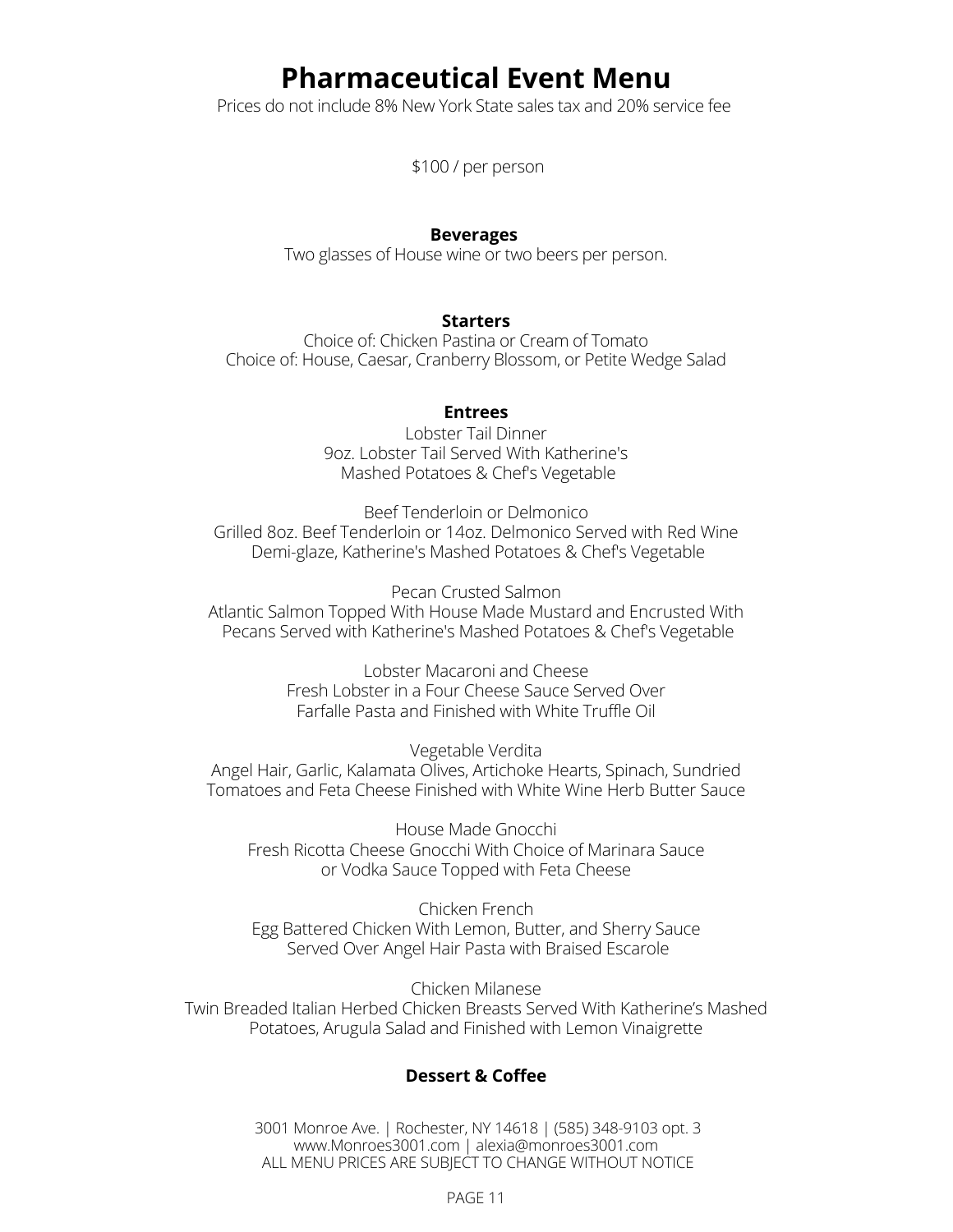# **Beverage Services**

Prices do not include 8% New York State sales tax and 20% service fee. Prices are on a per person basis. All Punch bowl prices are per bowl.

| <b>Wine &amp; Liquor</b><br>Tier 3 (Premium) | First Hour<br>\$20 | Additional Hour<br>\$12 |
|----------------------------------------------|--------------------|-------------------------|
| Tier 2 (Call)                                | \$16               | \$10                    |
| Beer & House Wine Only                       | \$13               | \$9                     |

| <b>Punch Bowls</b> | Non-Alcoholic | With Alcohol |
|--------------------|---------------|--------------|
| Classic Punch      | \$60          | \$80         |
| Mimosa             | \$50          | \$75         |
| Bellini Punch      | \$70          | \$90         |
| Raspberry Punch    | \$60          | \$85         |
| Raspberry Lemonade | \$55          | \$75         |

*\*All punches are served in beautiful glass punch bowls*